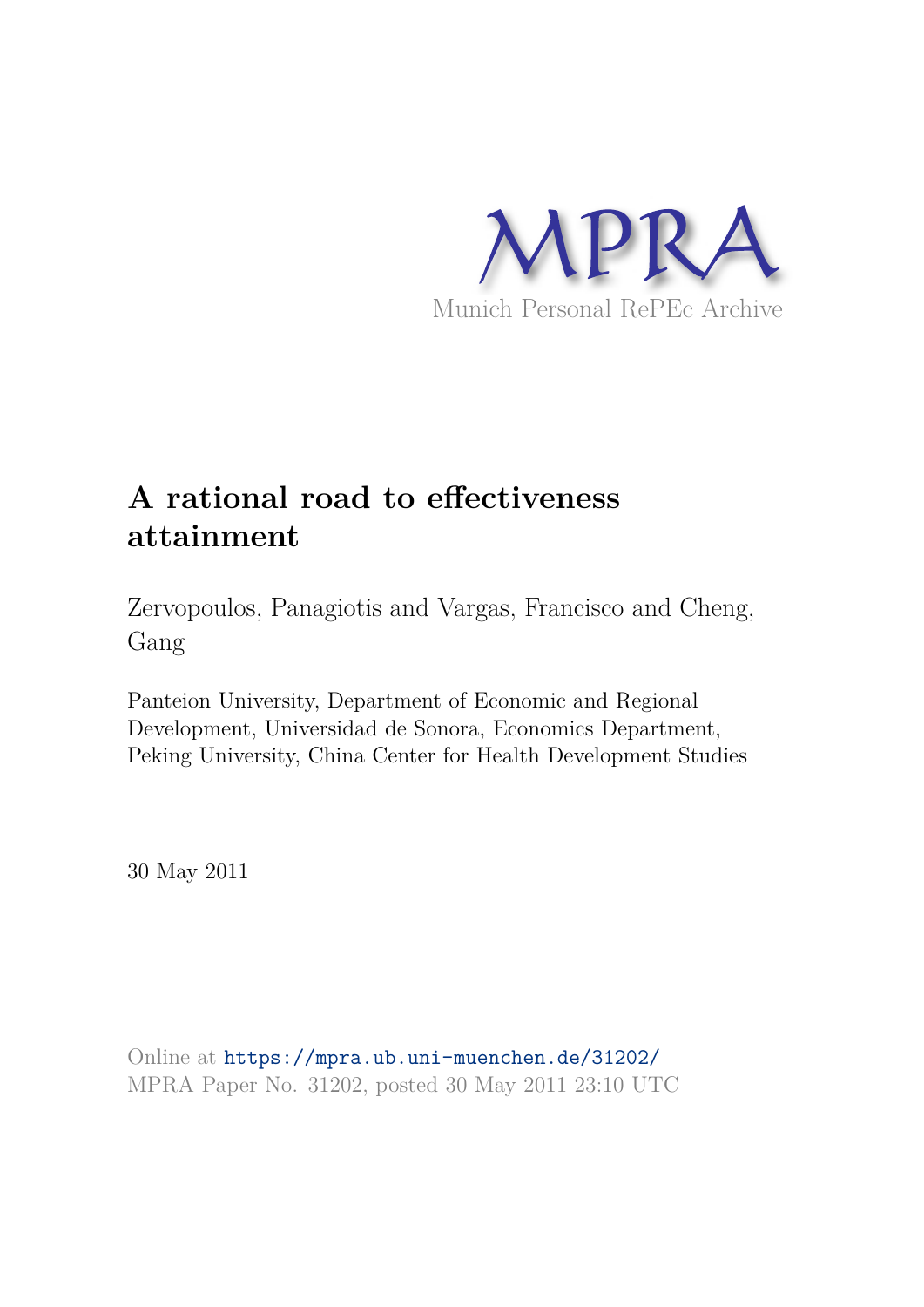## **A Rational Road to Effectiveness Attainment**

**Panagiotis Zervopoulos** Department of Economic and Regional Development, Panteion University of Athens, 136 Syngrou Avenue, Athens, Greece panagiotis.zervopoulos@gmail.com

**Francisco Vargas\*** Economics Department, Universidad de Sonora E. de Zubeldía No. 27 Hermosillo, Sonora, Mexico fvargas@guaymas.uson.mx

**Gang Cheng** China Center for Health Development Studies, Peking University, 38 Xueyuan Rd, Haidian District, Beijing, China chenggang@bjmu.edu.cn

#### **ABSTRACT**

Operational effectiveness goes beyond efficiency while it incorporates exogenous variables, noncontrollable by the service units. Effectiveness is a fundamental driver for the success of an operational unit within a competitive environment. In this context, we seek to identify the active units that meet both the high or technical efficiency and the perceived high quality criteria. We also aim to develop a roadmap for effectiveness for every operational unit and we consider the feasibility of the results produced by the effectiveness assessment process in the short run. The target values uncovered by comparative optimization techniques (e.g. Data Envelopment Analysis) for efficiency and effectiveness measurement generally have limited managerial implications due to production constraints, available resources, and legal status. This paper introduces a modified Quality-driven – Efficiency-adjusted Data Envelopment Analysis (MQE-DEA) model to assess effectiveness and provide a step-by-step path to achieve high quality and high efficiency in every operational unit under evaluation. The MQE-DEA model has particular applicability to the effectiveness assessment of homogenous service units in which an inverse relationship underlies the two dimensions of effectiveness embraced in this study (e.g. bank branches, restaurant chain stores, governmental one-stop-shops).

**Keywords:** Data Envelopment Analysis (DEA); context-dependent DEA; Effectiveness; Efficiency; Perceived Quality

#### **1. Introduction**

Efficiency-related optimization techniques (e.g. Data Envelopment Analysis, Stochastic Frontier Analysis) cannot ensure operational units' prosperity or even viability in a mature market in which market shares' variability is marginal, opportunities for profitability growth are limited and competition is intense. In such markets, operational units' strategy should incorporate, besides efficiency optimization, customer satisfaction or perceived quality. Thus, the use of the term effectiveness seems more appropriate than efficiency to describe a holistic approach to modern, customer-oriented, organizational strategic planning. On the contrary, remaining solely loyal to introversion, such as input-output transformation process optimization, without considering exogenous variables and while operating in mature markets leads to a loop that ends with the shrinkage of a unit or even its silence.

The scope of the present study is the development of an effectiveness assessment model that elaborates efficiency and perceived quality data for every sample operational unit. The new model relies on the Quality-driven – Efficiency-adjusted DEA (QE-DEA) method put forth by Zervopoulos and Palaskas (2011). In advance, it introduces a time-variance assumption in order to determine feasible short-term targets for the sample units that fail to meet high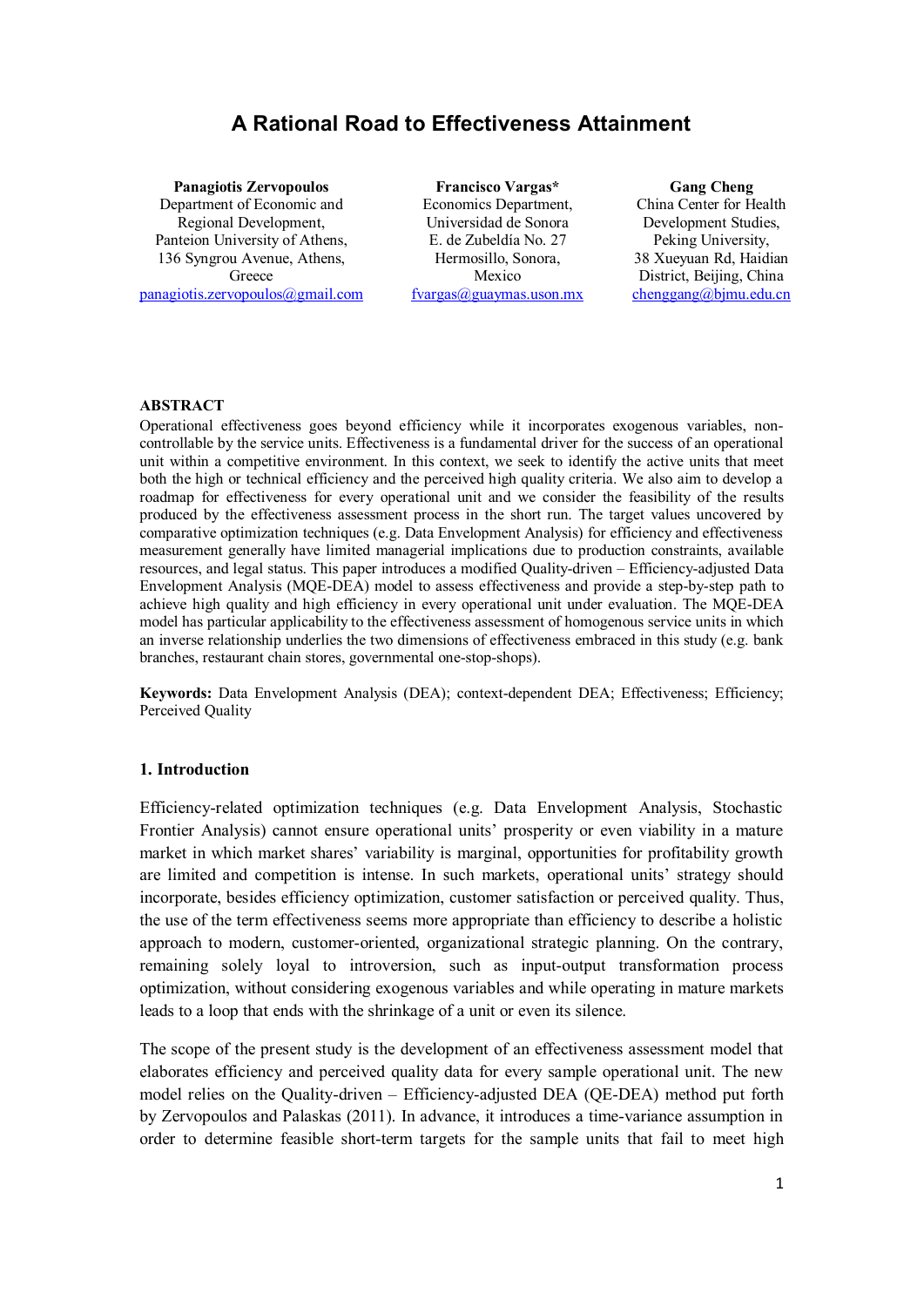standards of efficiency and perceived quality. In this paper, efficiency and perceived quality are deemed the dimensions of effectiveness.

The QE-DEA model is applicable to assess comparative effectiveness in case an inverse relationship appears between the dimensions of effectiveness. It suggests a customer-oriented strategy for every operational unit, letting the customers be the drivers of the organizational operations. In this context, the need for organizational restructuring is quality-driven towards optimized efficiency and improved customer satisfaction. According to the QE-DEA model, qualified operational units are solely those that meet both high quality perception and high efficiency criteria.

In this paper, a modified Quality-driven –Efficiency-adjusted DEA (MQE-DEA) model is introduced, putting emphasis on output-orientation. The new model is time-sensitive, respecting the implications of time in restructuring the production process to achieve the greatest effectiveness. To be more precise, the targets yielded by applying the MQE-DEA model are feasible in the short run. Moreover, the benchmarks identified are "strong". They not only are effective, but their production process is free of slacks, and they are the most referenced units by their disqualified counterparts to achieve effectiveness.

The second section of this study discusses the literature review on methodologies on which the MQE-DEA model is grounded. In the following section, the QE-DEA model is presented and in the fourth section, the mathematical underpinning of the MQE-DEA model is analyzed. In the fifth section, the MQE-DEA model is applied to data from governmental one-stop-shop agencies, called Citizen Service Centers (CSCs). Concluding remarks are presented in the last section of the paper.

#### **2. Literature Review**

The studies related to the MQE-DEA model's development methods are discussed below in order to present the properties and weaknesses of the current techniques. The intent of this discussion is to provide an understanding of the effectiveness assessment field and the mathematical underpinnings.

#### **2.1. Data Envelopment Analysis (DEA)**

DEA is a deterministic comparative efficiency assessment method for homogeneous<sup>1</sup> operational units' benchmarking. The best practice units identified by DEA are regarded as reference units for the remaining sample under evaluation. Consequently, DEA serves not only as a benchmarking technique but also as a tool to determine quantitative target input or output values to attain optimum efficiency.

<sup>&</sup>lt;sup>1</sup> Homogeneous are those that engage common resources to produce common goods or services operating diverse production processes.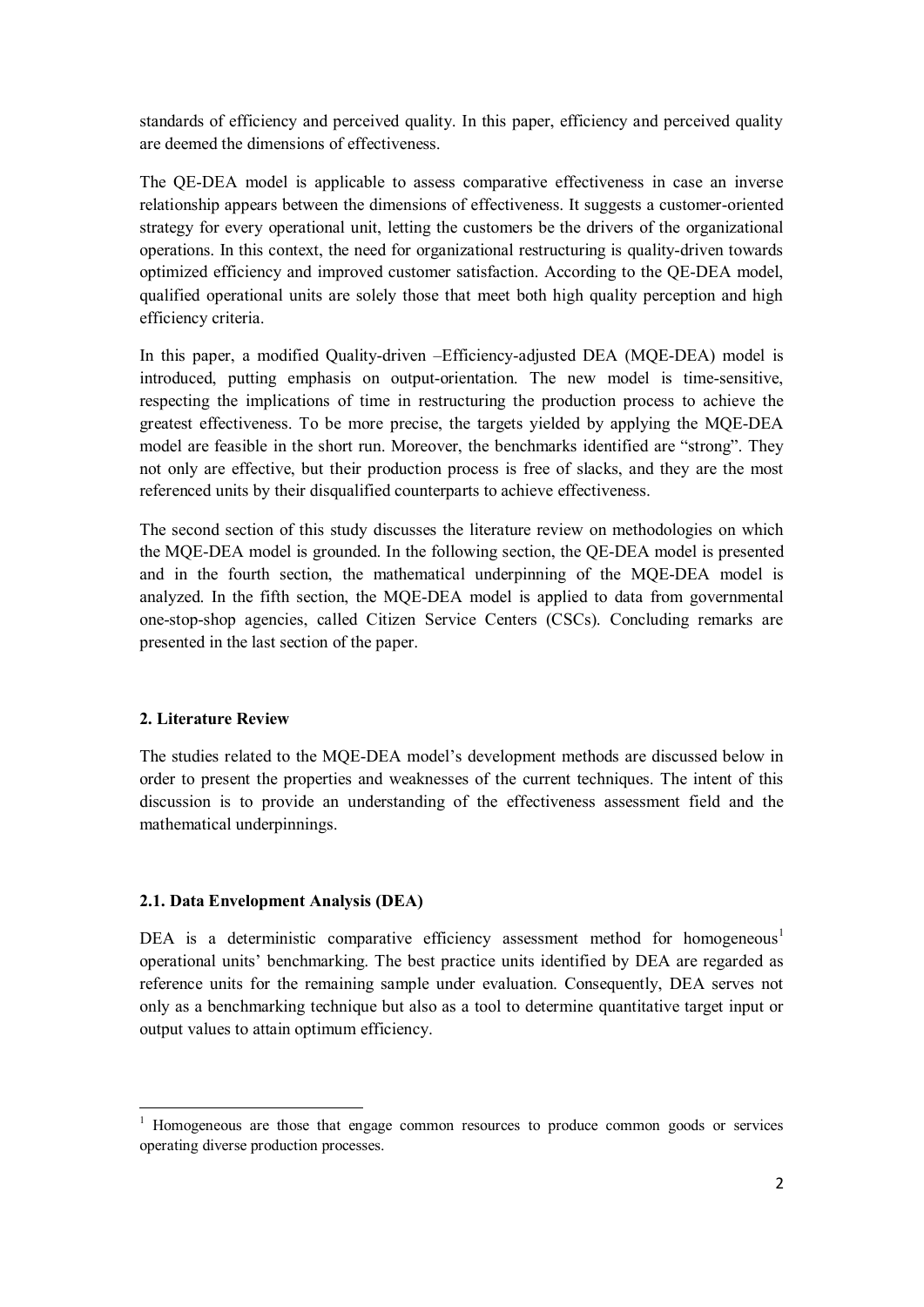This particular method, relying on linear programming, makes no assumption on the underlying production function of each sample operational unit. Unlike its rival efficiency evaluation methods (e.g. Stochastic Frontier Analysis), DEA empirically estimates an optimum production function, or the best-practice frontier, formed by the reference units' input-output data.

DEA elaborates input and output data to calculate efficiency, at the same time taking into account the impact of returns to scale on the efficiency status of every sample operational unit. To be more precise, there are two main approaches in DEA literature regarding incorporation of the returns to scale. The seminal paper put forth by Charnes, Cooper and Rhodes (1978) assumes that constant returns to scale prevail upon all the sample operational units' production process. As a result, active units may be deemed inefficient merely because of their disagreement with the arbitrarily selected returns to scale. The second approach, developed by Banker, Charnes and Cooper (1984), called the BCC model, is more adaptive than the previous one while respecting the variation in returns to scale between the operational units production process. In this case, the efficiency results yielded and the bestpractice frontier formed by the BCC-DEA model are more representative of the reality.

Another major breakdown of the DEA method is that the orientation of the analysis better fits the disposability of modifications on either input or output variables. It is common that restrictions applied to the units under assessment, such as availability of resources or protectionism (e.g. in public organizations) on one hand, and market maturity and intense competition on the other hand, become the drivers of the orientation selection by the operational units' policymakers. The input or output-oriented DEA aims to calculate the minimum input values (target inputs), holding the outputs fixed, or to determine the maximum output levels (target outputs), keeping the original inputs unaltered. For instance, in case DEA is applied to public organizations in which protectionism appears over the input variables, especially the number of employees occupied, an output-oriented analysis is more appropriate.

Translating the DEA comparative efficiency assessment concept into linear programming formulae respecting the returns to scale variance as well as the output orientation (BCC-DEA output), results:

$$
\gamma^* = \min \gamma
$$
  
subject to 
$$
\sum_{j=1}^n \lambda_j x_{ij} \le x_{i_0} \quad i = 1, ..., m
$$

$$
\sum_{j=1}^n \lambda_j y_{ij} \ge \gamma y_{i_0} \quad r = 1, ..., s
$$

$$
\sum_{j=1}^n \lambda_j = 1
$$

$$
\lambda_j \ge 0 \qquad j = 1, ..., n
$$

where *γ\** is the efficiency score of the *o*th operational unit, the subscript "*o*" denotes the sample operational unit currently assessed, *xio* and *yro* stand for the *i*th input and the *r*th output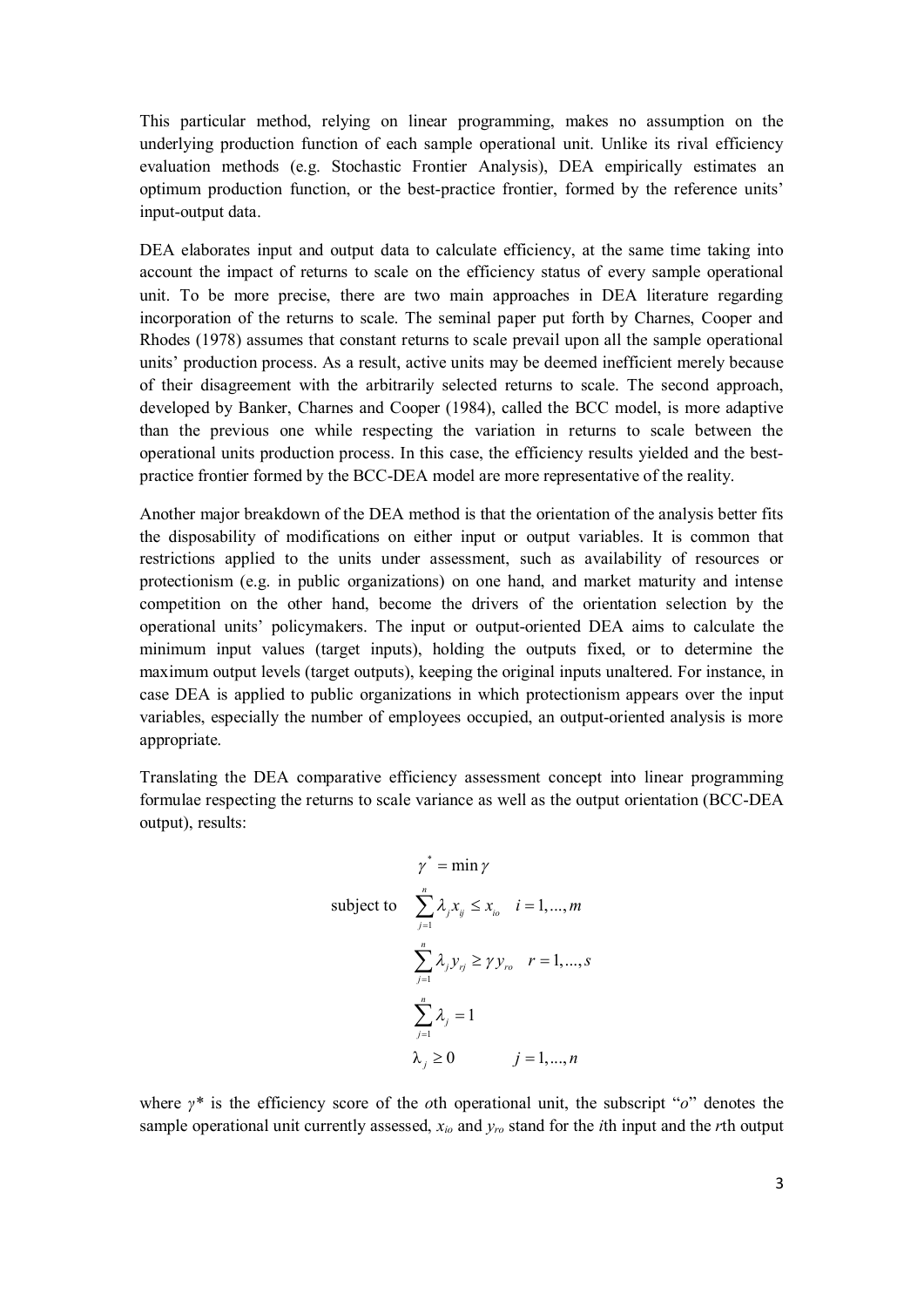of the *o*th unit respectively, and the *lambdas*  $(\lambda_i)$  represent the input and ouput non-negative weights.

#### **2.2 Context-dependent DEA**

The Context-dependent DEA method put forth by Seiford and Zhu (2003) is regarded as a rational adjustment on DEA outcomes. In other words, considering the feasibility of the target inputs or outputs suggested by DEA for the sample's inefficient units due to short-term restrictions, the Context-dependent DEA method introduces milestones towards attaining efficiency. Assuming that the best-practice frontier formed by the traditional DEA is a "global" reference set adopted by Context-dependent DEA as well, intermediate frontiers, or "local" reference sets, are specified by the latter method in order to define feasible short-term targets for the units that lack efficiency. As a result, the sample operational units are classified into multilayered efficiency frontiers.

In order to implement the sample partitioning concept, Seiford and Zhu (2003) consider an *n*number operational units' sample with a dataset consisting of *m* inputs and *s* outputs. By assuming that  $\Omega^1$  denotes the *n*-units and  $R^1$  the set of efficient and zero-slack units located on the "global" reference set, the remaining active units, the "weak" efficient or the inefficient units, are clustered around the  $Q^{l+1} = Q^l - R^l \forall l = l, ..., n$  sets  $(R^l \cap R^{l'} = \emptyset$  and  $R^l \cup R^{l'} = Q^l$ ).

Respecting the variable returns to scale orientation of the study, the clustering algorithm is written:

- Step 1: Run the BCC-DEA model to identify the units that compose the "global" reference set  $(R^I)$
- Step 2: a. If  $\Omega^{l+1} = \emptyset$ , then stop.
	- b. Otherwise, eject the *R*<sup>1</sup> units from the  $\Omega$ <sup>1</sup> set to obtain the  $\Omega$ <sup>1+1</sup> =  $\Omega$ <sup>1</sup> *R*<sup>1</sup> subset and rerun the BCC-DEA model.
- Step 3: Let  $l=l+1$  and go back to Step 2 until  $Q^{l+1} = Q$ .

 $Q^{l+1} = \emptyset$  is the stopping rule.

## **3. Quality-driven – Efficiency-adjusted DEA (QE-DEA)**

The QE-DEA method developed by Zervopoulos and Palaskas (2011) is deemed a reverse approach to the mainstream effectiveness-based DEA measurements while it sets customer satisfaction as the core element in the operational units' strategic planning process. QE-DEA overcomes a weakness of the Quality-adjusted DEA (Q-DEA) model (Sherman and Zhu, 2006), and also tackles problems of the DEA method. To be more precise, Q-DEA suggests the removal from the comparative effectiveness assessment process of the units that merely meet the efficiency criterion. By interpreting the impact of this decision in a strategic setting, the removed unit is condemned to competitiveness "emasculation" while it is not allowed to identify its comparative weaknesses. Additionally, traditional DEA fails to specify best practice units that simultaneously meet high-efficiency and high-perceived quality standards when a trade-off underlies the dimensions of effectiveness. As a result, quality is handled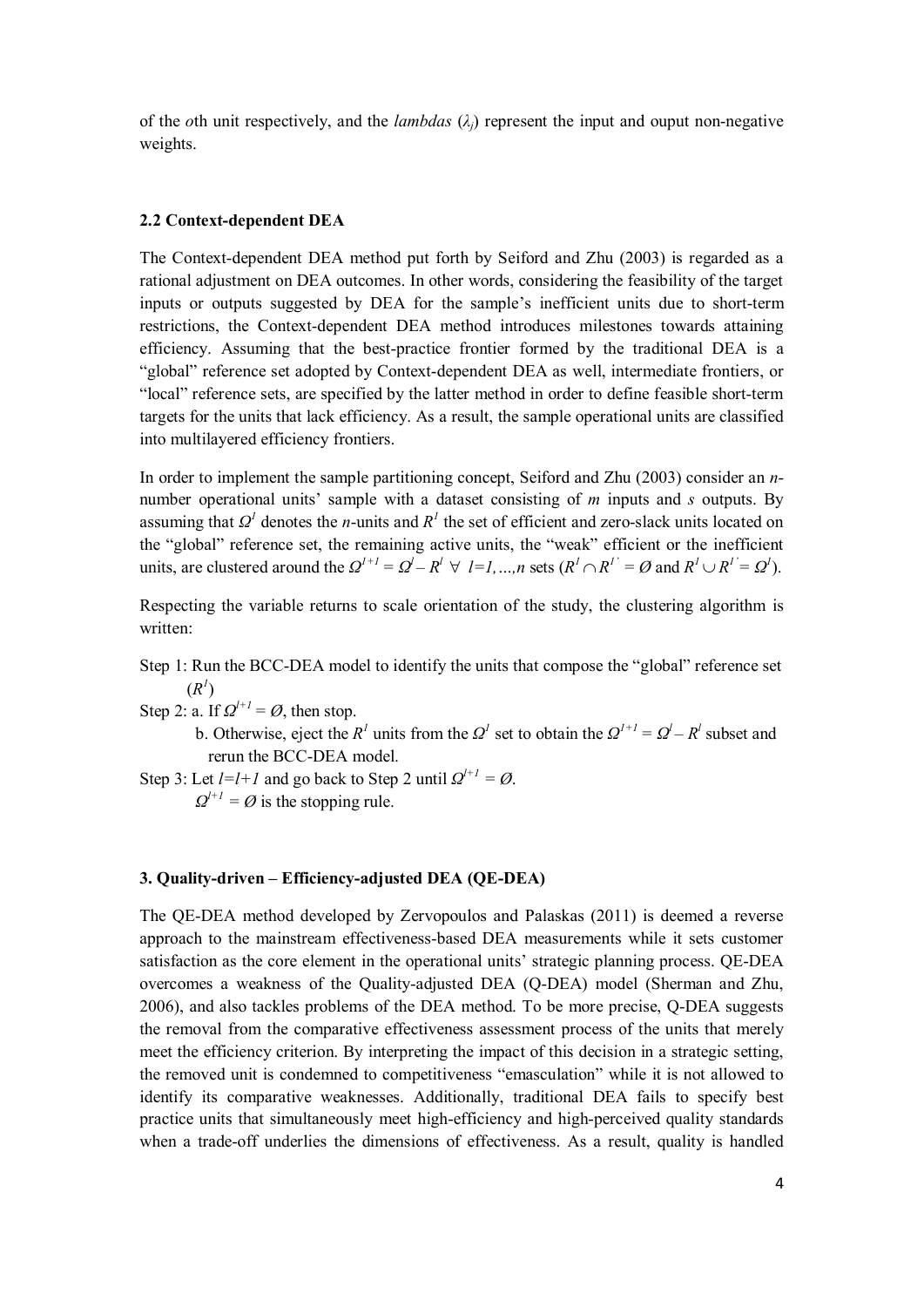mostly as an output variable, assuming that monotonicity prevails between inputs and outputs (Soteriou & Zenios, 1999; Chilingerian & Sherman, 1990; Bessent et al., 1984).

QE-DEA relies on the planar analysis of the QE-DEA model locating the sample operational units into four quadrants: a) high-perceived quality – high-efficiency (HQ-HE); b) lowperceived quality – high-efficiency (LQ-HE); c) low-perceived quality – low-efficiency (LQ-LE); and d) high-perceived quality – low-efficiency (HQ-LE) (Figure 1). Additionally, an active area for efficiency and perceived quality is the interval (0.2, 1]. The active area decision is based on the scaling into percentage of the five-point Likert scale format, applied for the customer satisfaction survey conducted in order to specify each sample unit's quality score, and on the work of Paradi et al. (2004) regarding the accuracy of the DEA results.



Unlike the O-DEA model, OE-DEA suggests replacement of the high-efficiency and lowquality units (i.e. unit A located on the LQ-HE segment) by the hypothetical counterparts (i.e. unit A' located on the HQ-LE segment) to emulate the original unit's perceived quality – efficiency symmetry. The latter model supports the underlying trade-off between the dimensions of effectiveness that appears in numerous markets such as restaurant chain stores and governmental one-stop-shops (De Bruijn, 2007; Sherman & Zhu, 2006).

In order to apply the properties of the output-oriented QE-DEA model the following algorithm has been developed:

Step 1: Apply output-oriented BCC-DEA in order to identify sample operational units' efficiency scores

Step 2: If LQ-HE units  $=$  Ø, then stop.

Otherwise, prior to modification of the actual LQ-HE units into hypothetical HQ-LE, determine the trade-off between the dimensions of effectiveness for every LQ HE unit.

Next, calculate the outputs of the hypothetical units holding the inputs fixed and return to Step 1.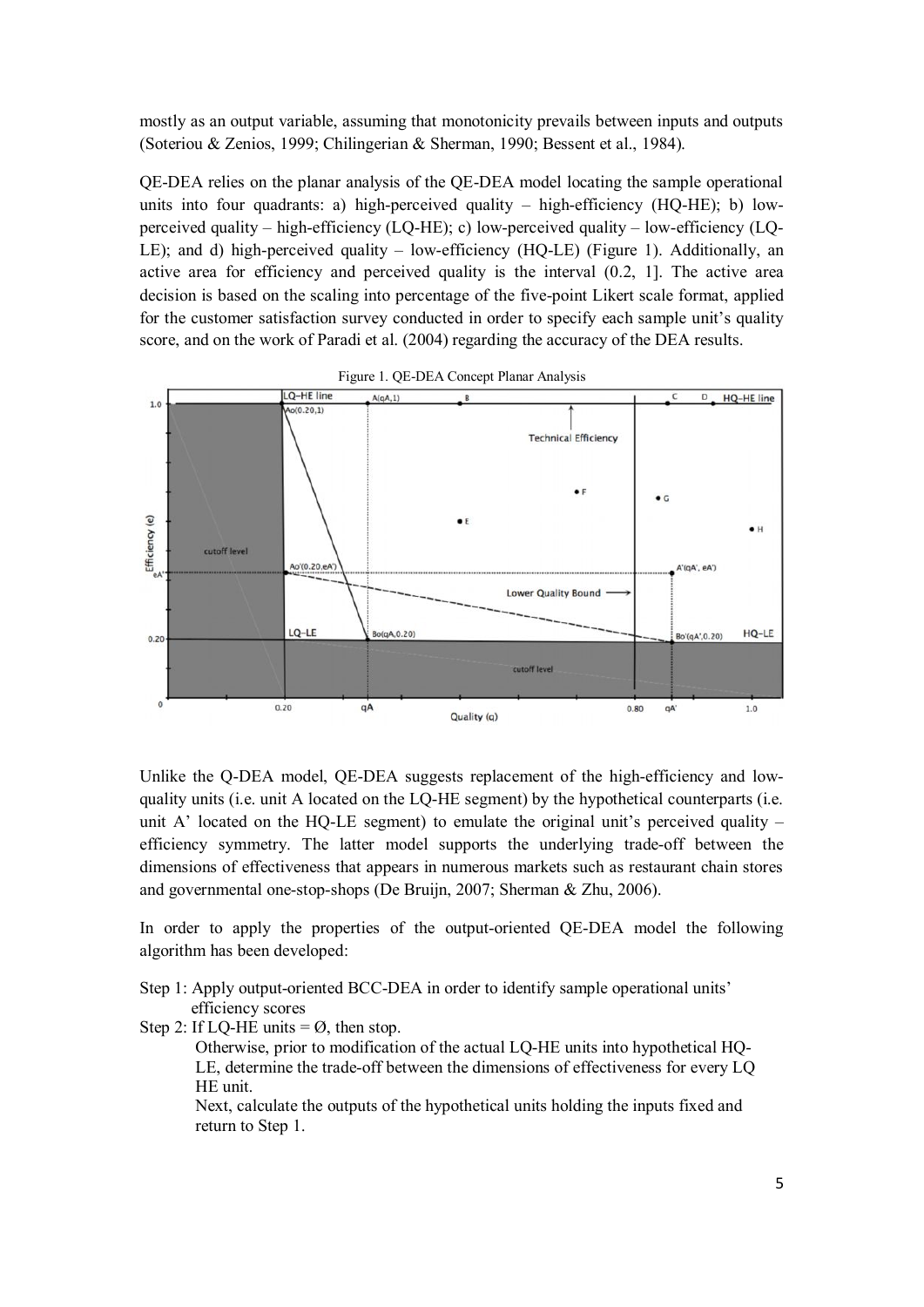In case LQ-HE units  $= \emptyset$ , the output-oriented QE-DEA model coincides with the traditional output-oriented BCC-DEA model.

The aim of the QE-DEA model is the identification of the effective operational units, namely the units classified in the HQ-HE segment and the development of a roadmap for the disqualified units to attain effectiveness.

## **4. Output-oriented MQE-DEA**

The input-oriented modified Quality-driven – Efficiency-adjusted DEA (MQE-DEA) model put forth by Brissimis and Zervopoulos (2011) is altered substantially in order to comply with the output-oriented application of the QE-DEA model in conjunction with the contextdependent DEA. The combination of the two methods results a feasible short-term effectiveness assessment framework for service organizations that seek to maximize the outputs produced and the perceived by the customers quality of service provided holding the inputs engaged fixed. Like the original QE-DEA model, its modified version has enhanced applicability in case inverse relationship underlies efficiency and perceived quality.

The time-awareness of the MQE-DEA model in identifying best-practice solutions for the operational units under assessment strengthens its managerial implication. In other words, the target output calculated for the ineffective or the "weak" effective units respect the difficulties in increasing the market share of these particular units, increasing their customer based and their revenues in the short-run.

A major classification is applied by the MQE-DEA model to the sample units distinguishing the "strong" from the "weak" effective units and the ineffective ones. "Strong" effective operational units are those composing the "global" effectiveness frontier. "Weak" effective units are deemed those that merely meet the high-perceived quality and high-efficiency standards while slacks appear in their production process. As a result, they have limited impact on either the remaining "weak" effective units or the ineffective ones. The more the operational units under assessment comply with the MQE-DEA standards, the higher level reference set they are located.

The properties of the output-oriented MQE-DEA model relax on a three-stage algorithm:

- Step 1: Apply the output-oriented BCC-DEA model for specifying sample operational units efficiency scores.
- Step 2: If LO-HE sample units  $= \emptyset$ , then run the output-oriented Context-dependent DEA algorithm and stop.

 Otherwise, determine the trade-off between the dimensions of effectiveness and define the hypothetical operational units.

Next, specify the outputs of the hypothetical units holding the inputs fixed.

Step 3: Replace the actual units by their hypothetical counterparts and run the output-oriented Context-dependent DEA algorithm.

The planar analysis of the output-oriented MQE-DEA model is common with that of the QE-DEA model presented in section 3 in Figure 1. The quality score for every sample unit is the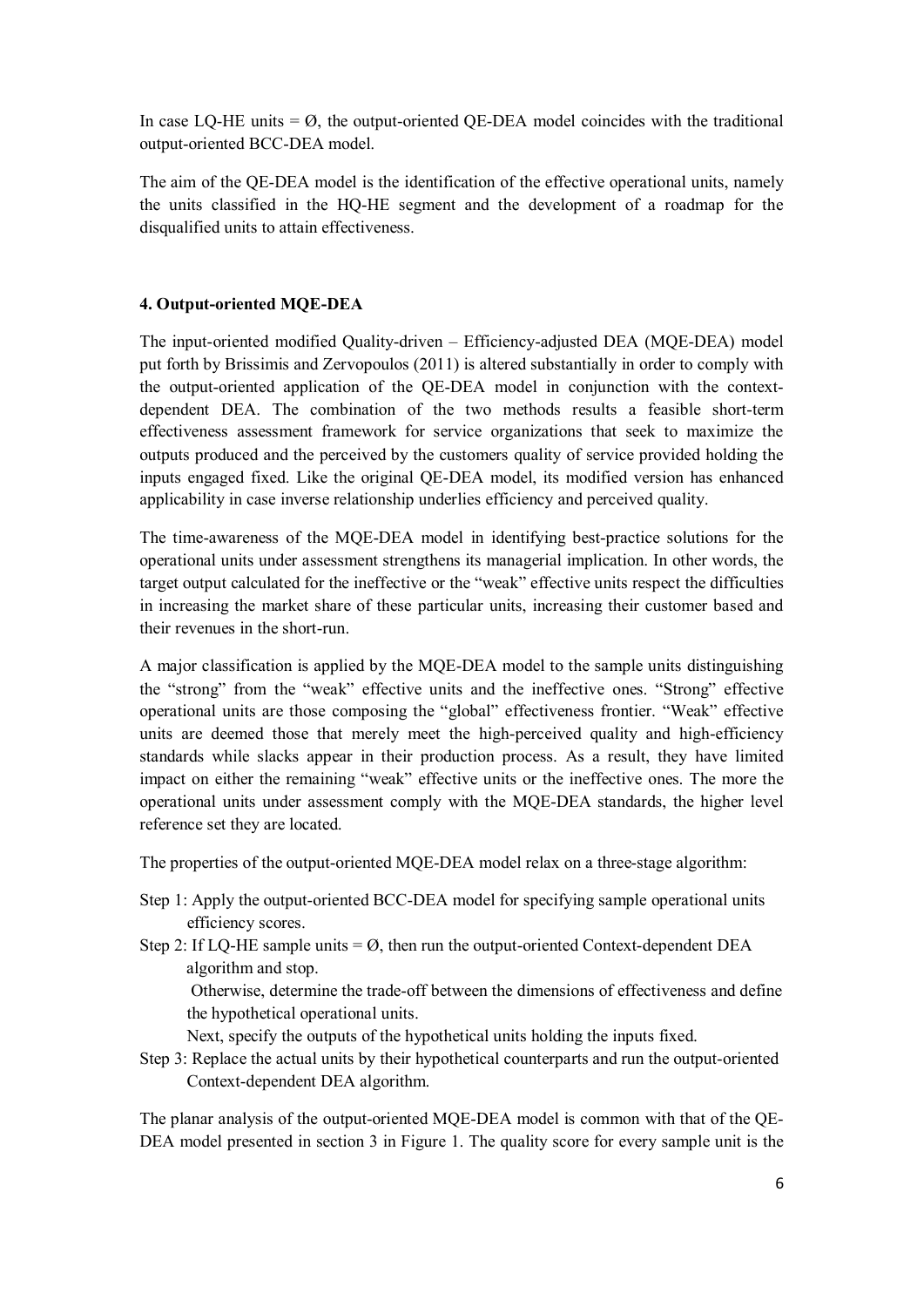average customer satisfaction rating reported during the fieldwork research. A five-point Likert scale response format has been used for the customer satisfaction ratings that is easily transformed into percentages in order to be symmetrical to the scale used for the efficiency scores.

For applying the properties of the output-oriented MQE-DEA algorithm, we initially develop a formula that secures the perceived quality-efficiency symmetry of the actual LQ-HE units to the hypothetical ones:

$$
\frac{(A_0 B_0)}{(A_0 B_0)} = \frac{(q_A - 0.20)(0.20 - 1)}{(q_A - 0.20)(0.20 - e_A)}
$$
(1)

The distance function formula  $(AB) = \sqrt{(x_2 - x_1)^2 + (y_2 - y_1)^2}$  introduced in formula (1) results:

$$
\frac{\sqrt{(q_{A}-0.20)^{2}+(0.20-1)^{2}}}{\sqrt{(q_{A}-0.20)^{2}+(0.20-e_{A})^{2}}}=\frac{(q_{A}-0.20)(0.20-1)}{(q_{A}-0.20)(0.20-e_{A})}
$$
\n(2)

A generalized formula is presented below in which the researcher or the policymaker may decide for the cut-off points and consequently for the active area of the efficiency and perceived quality.

$$
\frac{\sqrt{(q_{A}-q_{0})^{2}+(e_{0}-1)^{2}}}{\sqrt{(q_{A}-q_{0})^{2}+(e_{0}-e_{A})^{2}}}=\frac{(q_{A}-q_{0})(e_{0}-1)}{(q_{A}-q_{0})(e_{0}-e_{A})}
$$
(3)

By conducting the appropriate calculations [Appendix – Section 1], a generalized formula for hypothetical efficiency scores  $(e_A^{\prime})$  determination is revealed:

$$
e_{A}^{\prime} = e_{0} + \sqrt{\frac{\left[ (q_{A} - q_{0})^{2} (e_{0} - 1)^{2} \right] (q_{A}^{\prime} - q_{0})^{2}}{\left[ (q_{A} - q_{0})^{2} + (e_{0} - 1)^{2} \right] (q_{A}^{\prime} - q_{0})^{2} - (q_{A} - q_{0})^{2} (e_{0} - 1)^{2}}}
$$
(4)

The second phase of the MQE-DEA algebraic analysis for the calculation of the hypothetical outputs is based on the efficiency ratio (Charnes et al., 1978):

$$
e = \frac{\sum_{r=1}^{s} u_r y_r}{\sum_{i=1}^{m} v_i x_i}
$$
 (5)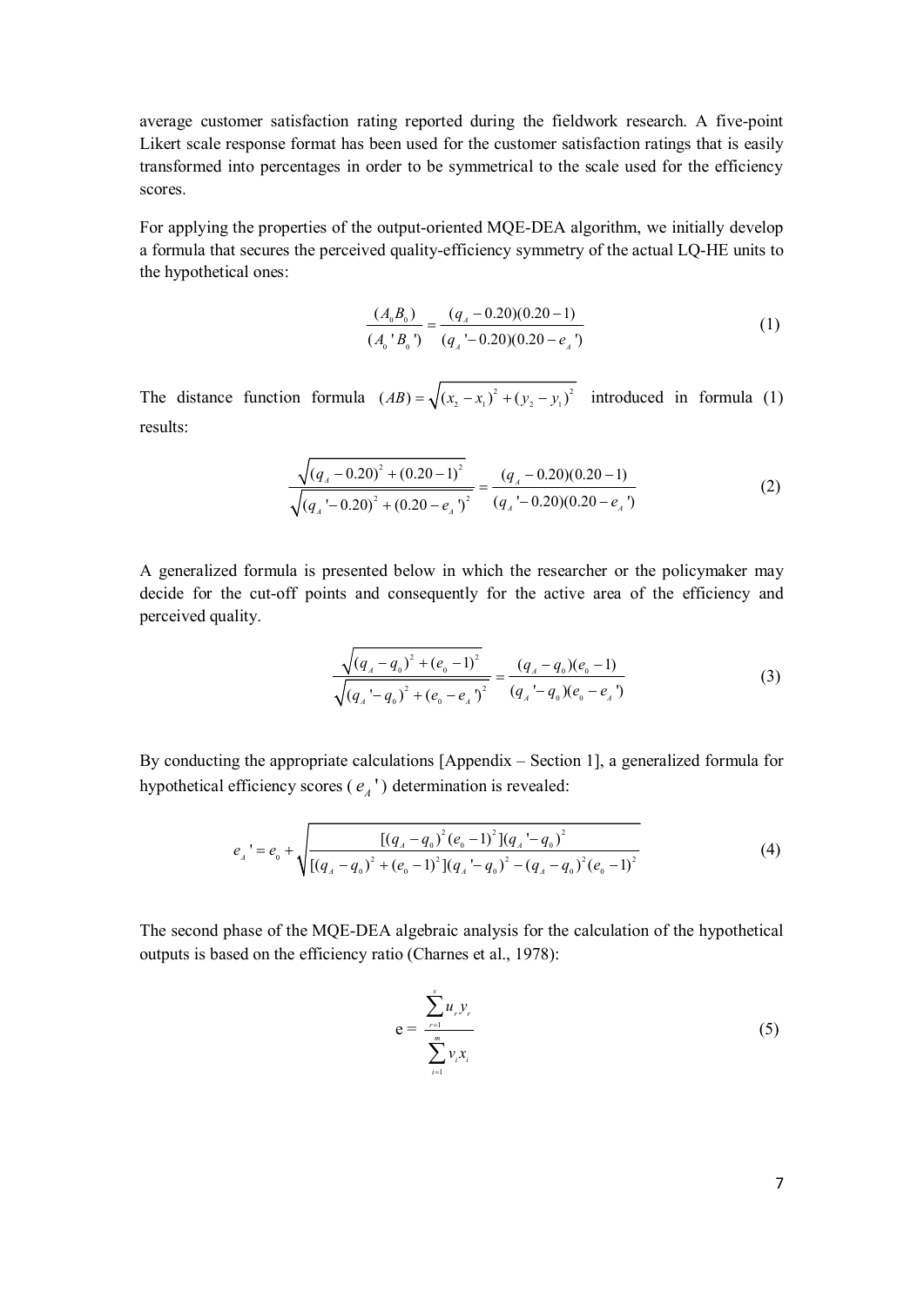where:  $e = \text{efficiency score}$ 

$$
y_r
$$
 = amount of output  $r \forall r = 1,...,s$ 

 $u_r$  = weight assigned to output *r* 

$$
x_i
$$
 = amount of input  $i \forall i = 1,...,m$ 

 $v_i$  = weight assigned to input *i* 

Let efficiency score be equal to unity

$$
1 = \frac{\sum_{r=1}^{s} u_r y_r}{\sum_{i=1}^{m} v_i x_i}
$$
 (6)

or,

$$
\sum_{i=1}^{m} \nu_i x_i = \sum_{r=1}^{s} u_r y_r \tag{7}
$$

Towards the determination of the hypothetical output while the inputs are fixed and the hypothetical efficiency score is known from formula (4), we alter substantially formula (5).

$$
e' = \frac{\sum_{r=1}^{s} u_r y_r'}{\sum_{i=1}^{m} v_i x_i}, \text{ where } e' \neq e \text{ and } y_r' \neq y_r
$$
 (8)

Following the calculations presented in Section 2 of the Appendices, the output values of the hypothetical units are specified.

$$
y_1' = e' y_1
$$
  
\n
$$
y_2' = e' y_2
$$
  
\n...  
\n
$$
y_s' = e' y_s
$$
  
\n(9)

#### **5. Conclusion and Further Research**

This paper introduces a "rational" short-term effectiveness assessment methodology that is particularly applicable in case an inverse relationship appears between the dimensions of effectiveness. The developed MQE-DEA model is output-oriented in order to relax input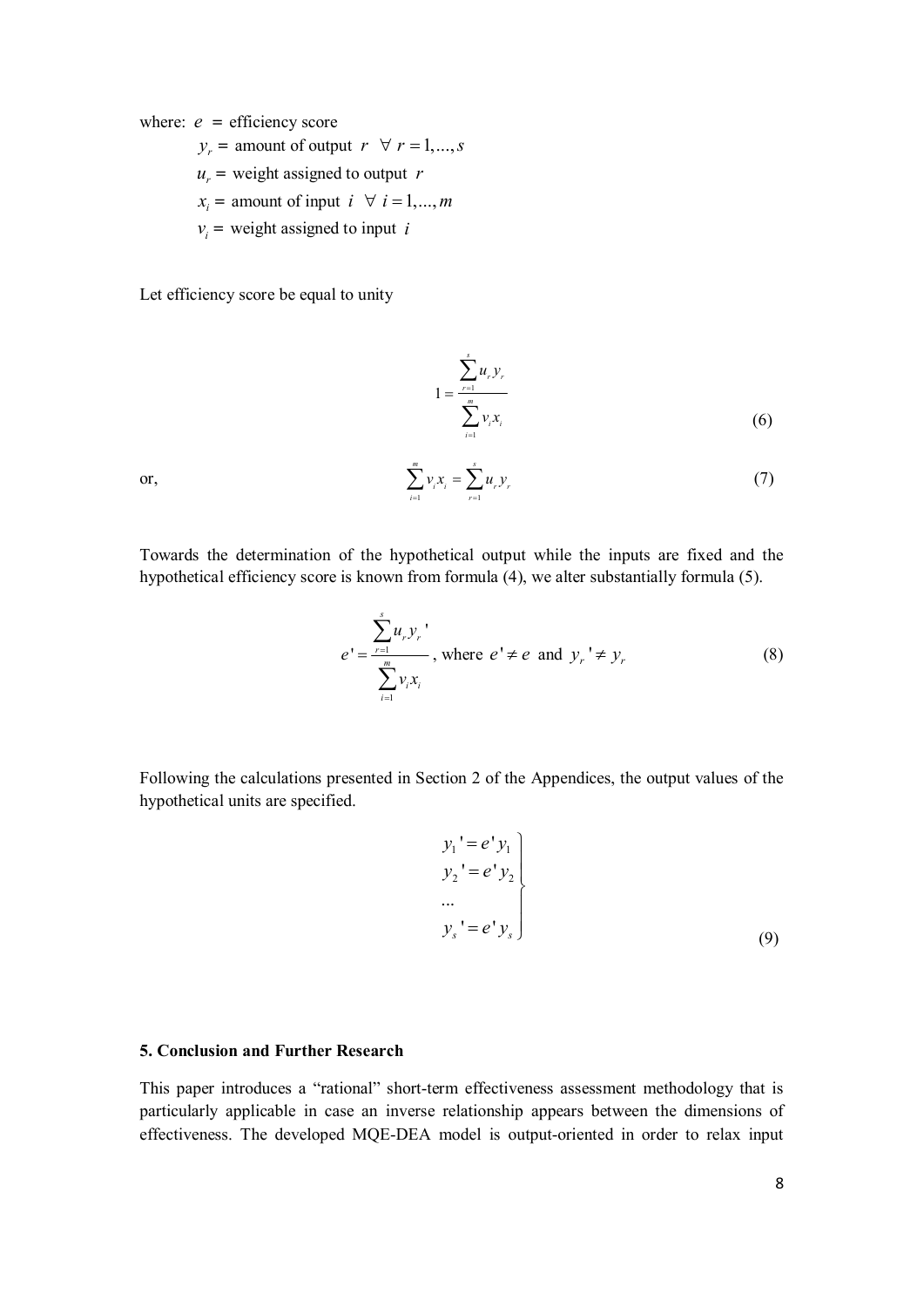disposability restrictions, such as protectionism over the resources engaged, which commonly are experienced in public organizations.

The aim of the MQE-DEA model is the identification of the comparative maximum outputs which should be produced by every non-best-practice unit, holding the input levels fixed while taking into account, at the same time, the provision of high quality standards based on customers' or citizens' perception. To select a best-practice operational unit, all the high efficiency, high quality and zero-slack production process criteria should be met. Although best-practice units are perceived solely as the "global" reference units, the MQE-DEA model sets local reference units that act as intermediate or short-term targets for the lower effectiveness level units. By introducing short-term targets, a customized step-by-step path for improvement can be traced for every disqualified sample unit based on comparative assessment.

The output-oriented MQE-DEA model could be extended by applying its properties in cases in which non-discretionary output variables exist. Further analysis is needed in multidimensional settings where more than two variables determine effectiveness. Another field which could be explored is the generalization of the model yielding results that take into account population and not sample data.

### **References**

Banker, R., Charnes, A. and Cooper, W.W. (1984) 'Some Models for Estimating Technical and Scale Inefficiencies in Data Envelopment Analysis', *Management Science*, 30 (9), 1078- 1092.

Bessent, A., Bessent, W., Elam, J. and Long, D. (1984) 'Educational Productivity Council Employs Management Science Methods to Improve Educational Quality', *Interfaces*, 14 (6).

Brissimis, S.N. and Zervopoulos, P. (2011) 'Developing a Step-by-Step Effectiveness Assessment Model for Customer-Oriented Service Organizations', *MPRA Paper 30765*, University Library of Munich.

Charnes, A., Cooper, W.W. and Rhodes, E. (1978) Measuring Efficiency of Decision Making Units, *European Journal of Operational Research*, 2, 429-444.

Chilingerian, J. and Sherman, D. (1990) 'Managing Physician Efficient and Effectiveness in Providing Hospital Services', *Health Service Management Research*, 3 (1), 3-15.

De Bruijn, H. (2007) *Managing Performance in the Public Sector* (2nd ed.). Routledge, Oxon, UK.

Paradi, J., Vela, S. and Yang, Z. (2004) *Assessing Bank and Bank Branch Performance: Modeling Considerations and Approaches*, cited in Cooper, W., Seiford, L. and Zhu, J., *Handbook on Data Envelopment Analysis*. Kluwer Academic Publishers, London, UK, 349- 400.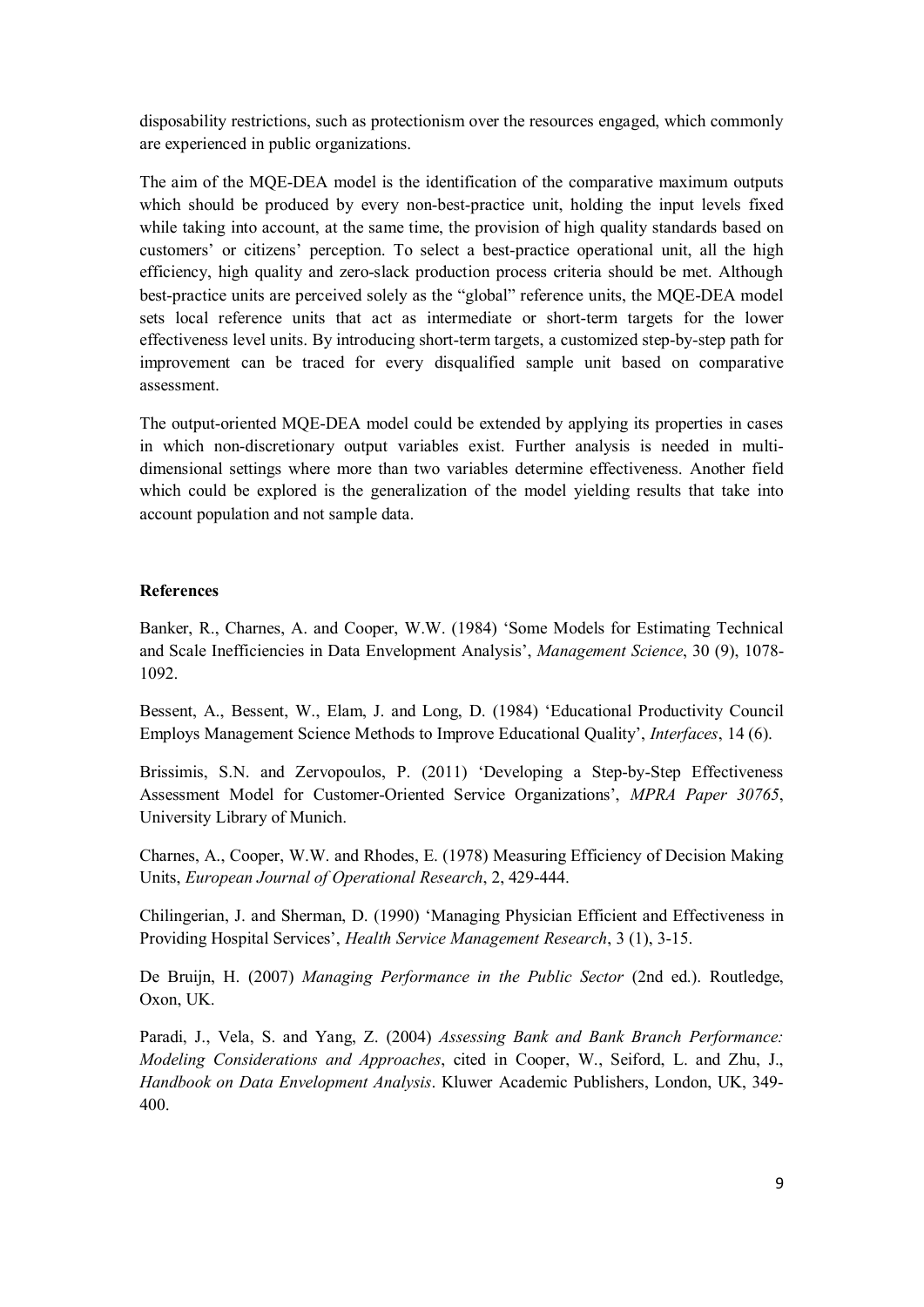Seiford, L.M. and Zhu, J. (2003) 'Context-Dependent Data Envelopment Analysis: Measuring Attractiveness and Progress', *OMEGA*, 31 (5), 397-480.

Sherman, D. and Zhu, J. (2006) 'Benchmarking with Quality-Adjusted DEA (Q-DEA) to Seek Lower-Cost High-Quality Service: Evidence from a U.S. Bank Application', *Annals of Operations Research*, 145, 301-319.

Soteriou, A. and Zenios, S.A. (1999) 'Operations, Quality and Profitability in the Provision of Banking Services', *Management Science*, 45 (9), 1221-1238.

Zervopoulos, P. and Palaskas, T., forthcoming. 'Applying Quality-Driven, Efficiency-Adjusted DEA (QE-DEA) in the Pursuit of High-Efficiency – High-Quality Service Units: An Input-Oriented Approach'. IMA Journal of Management Mathematics (DEA special issue)

#### **APPENDIX**

#### **Section 1**

Equation (3) can be rewritten as:

$$
\frac{(q_{A} - q_{0})^{2} + (e_{0} - 1)^{2}}{(q_{A} - q_{0})^{2} + (e_{0} - e_{A})^{2}} = \frac{(q_{A} - q_{0})^{2} (e_{0} - 1)^{2}}{(q_{A} - q_{0})^{2} (e_{0} - e_{A})^{2}}
$$
  

$$
[(q_{A} - q_{0})^{2} + (e_{0} - 1)^{2}](q_{A} - q_{0})^{2} (e_{0} - e_{A})^{2} = [(q_{A} - q_{0})^{2} + (e_{0} - e_{A})^{2}](q_{A} - q_{0})^{2} (e_{0} - 1)^{2}
$$
  
Let 
$$
c_{1} = [(q_{A} - q_{0})^{2} + (e_{0} - 1)^{2}]
$$

and  $c_2 = (q_A - q_0)^2 (e_0 - 1)^2$ 

Then  
\n
$$
c_1(q_A - q_0)^2 (e_0 - e_A)^2 = [(q_A - q_0)^2 + (e_0 - e_A)^2]c_2
$$
\n
$$
c_1(q_A - q_0)^2 (e_0 - e_A)^2 = c_2(q_A - q_0)^2 + c_2(e_0 - e_A)^2
$$
\n
$$
c_1(q_A - q_0)^2 (e_0 - e_A)^2 - c_2(e_0 - e_A)^2 = c_2(q_A - q_0)^2
$$
\n
$$
(e_0 - e_A)^2 [c_1(q_A - q_0)^2 - c_2] - c_2^2 [c_1(q_A - q_0)^2]
$$
\n
$$
(e_0 - e_A)^2 = \frac{c_2(q_A - q_0)^2}{c_1(q_A - q_0)^2 - c_2}
$$
\n
$$
|e_0 - e_A|^2 = \sqrt{\frac{c_2(q_A - q_0)^2}{c_1(q_A - q_0)^2 - c_2}}
$$
\n
$$
e_0 - e_A^2 = \sqrt{\frac{c_2(q_A - q_0)^2}{c_1(q_A - q_0)^2 - c_2}}
$$
\n
$$
e_0 - e_A^2 = \sqrt{\frac{c_2(q_A - q_0)^2}{c_1(q_A - q_0)^2 - c_2}}
$$
\n
$$
e_0 - e_A^2 = \sqrt{\frac{c_2(q_A - q_0)^2}{c_1(q_A - q_0)^2 - c_2}}
$$

The first critical value:

$$
e_0 - e_4' + \sqrt{\frac{c_2 (q_4 - q_0)^2}{c_1 (q_4 - q_0)^2 - c_2}}
$$
  

$$
e_4' = e_0 - \sqrt{\frac{c_2 (q_4 - q_0)^2}{c_1 (q_4 - q_0)^2 - c_2}}
$$

is rejected because the condition:  $e_A$ <sup> $\prime$ </sup> >  $e_0$  is not satisfied.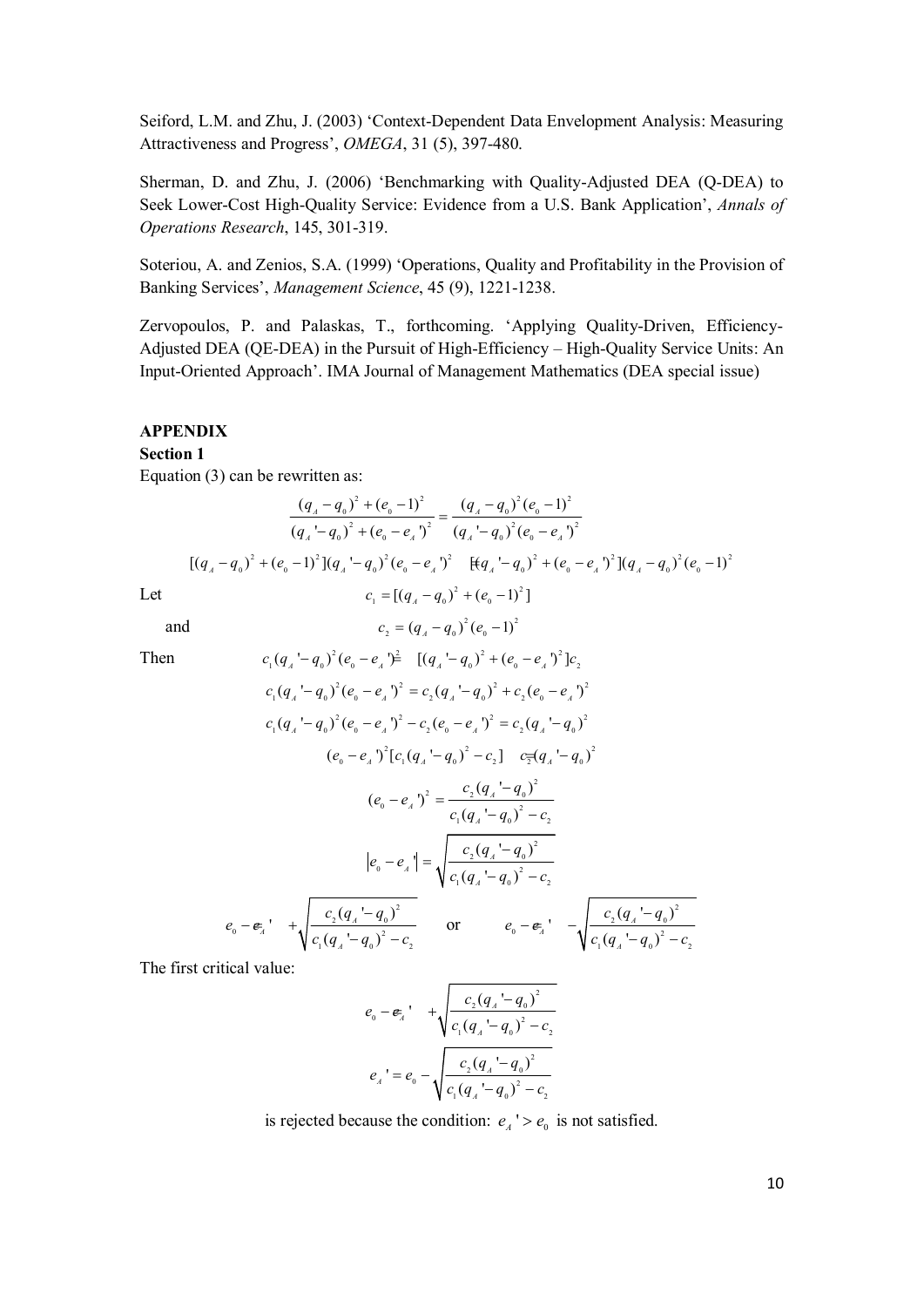On the contrary, the alternative critical value:

$$
e_0 - e_{\overline{A}} \qquad -\sqrt{\frac{c_2 (q_{\overline{A}} - q_0)^2}{c_1 (q_{\overline{A}} - q_0)^2 - c_2}}
$$

$$
e_{\overline{A}} = e_0 + \sqrt{\frac{c_2 (q_{\overline{A}} - q_0)^2}{c_1 (q_{\overline{A}} - q_0)^2 - c_2}}
$$

is accepted, because the condition:  $e_{A}$ ' >  $e_{0}$  is satisfied.

The generalized formula is the following:

$$
e_{A}^{\prime} = e_{0} + \sqrt{\frac{\left[ (q_{A} - q_{0})^{2} (e_{0} - 1)^{2} \right] (q_{A}^{\prime} - q_{0})^{2}}{\left[ (q_{A} - q_{0})^{2} + (e_{0} - 1)^{2} \right] (q_{A}^{\prime} - q_{0})^{2} - (q_{A} - q_{0})^{2} (e_{0} - 1)^{2}}}
$$
(4)

## **Section 2**

Equation (8) can be expressed in matrix form:  $\overline{r}$   $\overline{r}$ 

$$
[y_1, y_2, ..., y_s] \begin{bmatrix} u_1 \\ u_2 \\ \vdots \\ u_s \end{bmatrix}
$$
 (multiplying both sides by  $\frac{1}{e^t}$ , where  $e^t \neq 0$ )  
\n
$$
[x_1^1, x_2^1, ..., x_m^1] \begin{bmatrix} v_1 \\ v_2 \\ \vdots \\ v_m \end{bmatrix}
$$
  
\n
$$
\frac{e^t}{e^t} = \frac{y_1^1 y_2^1 y_3^2 \dots y_s^1 y_s^1 y_s^1}{\begin{bmatrix} u_1 \\ u_2 \\ \vdots \\ u_s \end{bmatrix}}
$$
  
\n
$$
e^t [x_1^1, x_2^1, ..., x_m^1] \begin{bmatrix} u_1 \\ v_2 \\ \vdots \\ v_m \end{bmatrix}
$$
  
\n
$$
[y_1, y_2, ..., y_s] \begin{bmatrix} u_1 \\ v_2 \\ \vdots \\ u_s \end{bmatrix}
$$
  
\n
$$
[y_1, y_2, ..., y_s] \begin{bmatrix} u_1 \\ u_2 \\ \vdots \\ u_s \end{bmatrix}
$$
  
\n
$$
[e^t x_1^1, e^t x_2^1, ..., e^t x_m^1] \begin{bmatrix} v_1 \\ v_2 \\ \vdots \\ v_m \end{bmatrix}
$$
  
\n(8a)

 $11$